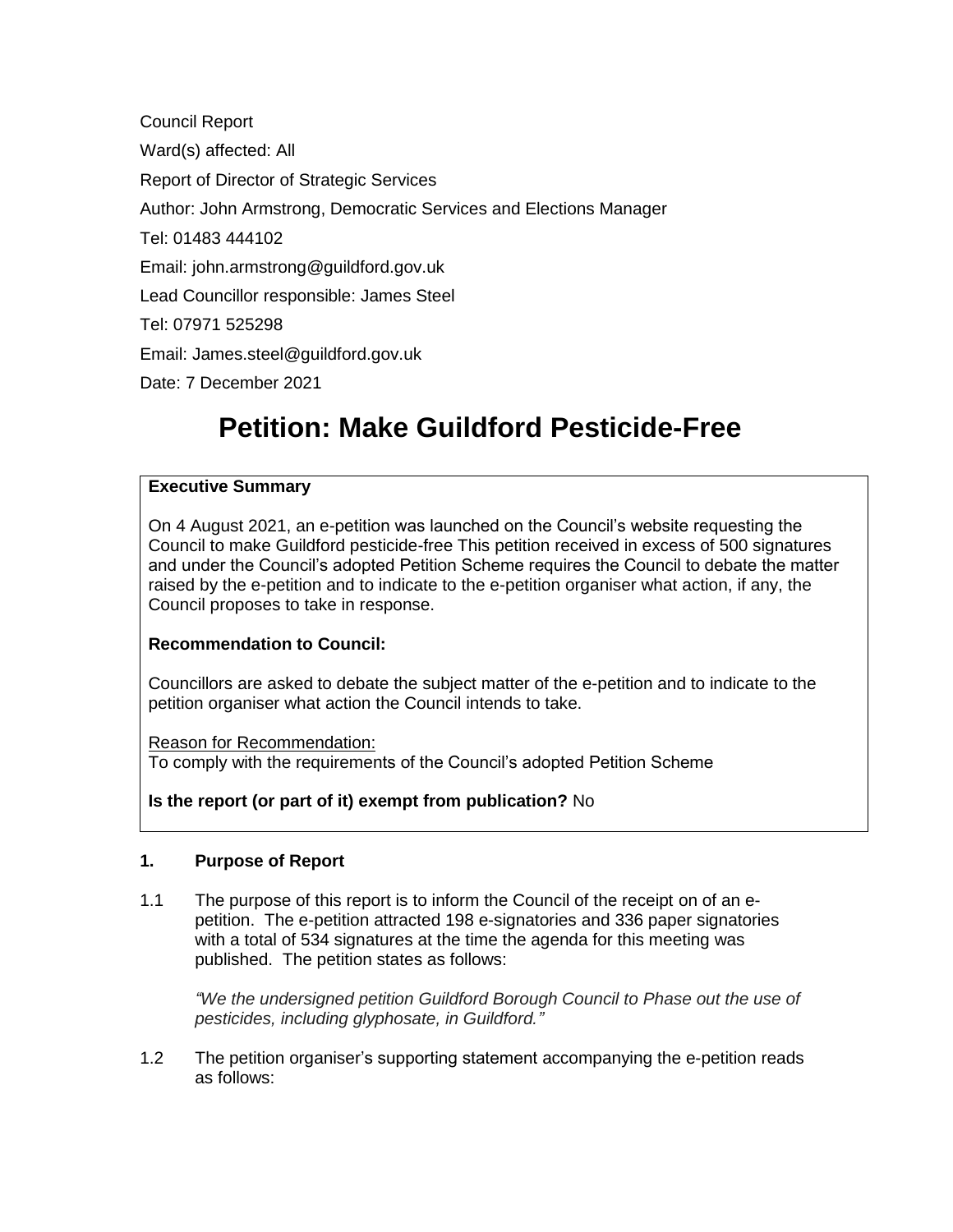*"Every year, our pavements, streets, parks, playgrounds and other open spaces in Guildford are sprayed with pesticides. In particular, glyphosate is used across the borough on a regular basis. Inevitably, we as Guildford residents come into contact with these pesticides, as do our children, pets and local wildlife.*

*Pesticides (including glyphosate) have been linked to an array of health problems, from neurological disorders such as Parkinson's disease, cancers such as non-Hodgkin's lymphoma to autism in children. Vulnerable groups such as children, pregnant women and the elderly are most at risk of being affected.*

*As well as damaging human health, pesticides harm urban biodiversity. Pesticides are key contributors to the dramatic reductions in insects such as bees and other pollinators. Glyphosate has been shown to affect bees' ability to navigate, their sleep, larval development, and immunity to deadly infections (1). Glyphosate also kills flowering plants that bees and other insects rely on. This reduction in pollinators has far-reaching consequences for both wildlife and people.*

*Pesticides contaminate our water supply and harm aquatic life. They also poison our soils and harm soil invertebrates such as worms (2).*

*Urban pesticide use is unnecessary. Many towns and cities around the world have banned them (3). Pesticides are banned in all green public spaces across the whole of France. Copenhagen and Seattle manage their public spaces without pesticides. Councils across the UK are showing it can be done too with over 60 councils now implementing programs to phase out their use. Locally, Waverley borough, Petersfield and Chichester have all committed to phase out pesticides whilst trialling alternatives.*

*Well tested, cost effective and safe non-chemical alternatives to pesticides exist and are already being used in other towns locally (4). Using alternatives, or*  simply leaving some weeds in place to flower (where they do not cause a hazard) *would have a positive impact on biodiversity and human health in Guildford.*

*We are asking Guildford Borough Council to phase out the use of pesticides, including glyphosate, in Guildford.*

*Please support us, sign this petition, share it with your friends and help make our town pesticide free.*

*This petition has been organised by Guildford Environmental Forum, a voluntary organisation that works to promote environmental protection in and around Guildford."*

Please visit our website to find out more: [http://www.guildfordenvironment.org.uk](http://www.guildfordenvironment.org.uk/)

Further Information:

1. Pesticides are particularly harmful to bees, studies show. [https://www.theguardian.com/environment/2018/sep/24/monsanto-weedkiller](https://www.theguardian.com/environment/2018/sep/24/monsanto-weedkiller-harms-bees-research-finds)[harms-bees-research-finds](https://www.theguardian.com/environment/2018/sep/24/monsanto-weedkiller-harms-bees-research-finds) 2. Vital soil organisms being harmed by pesticides

<https://www.frontiersin.org/articles/10.3389/fenvs.2021.643847/full>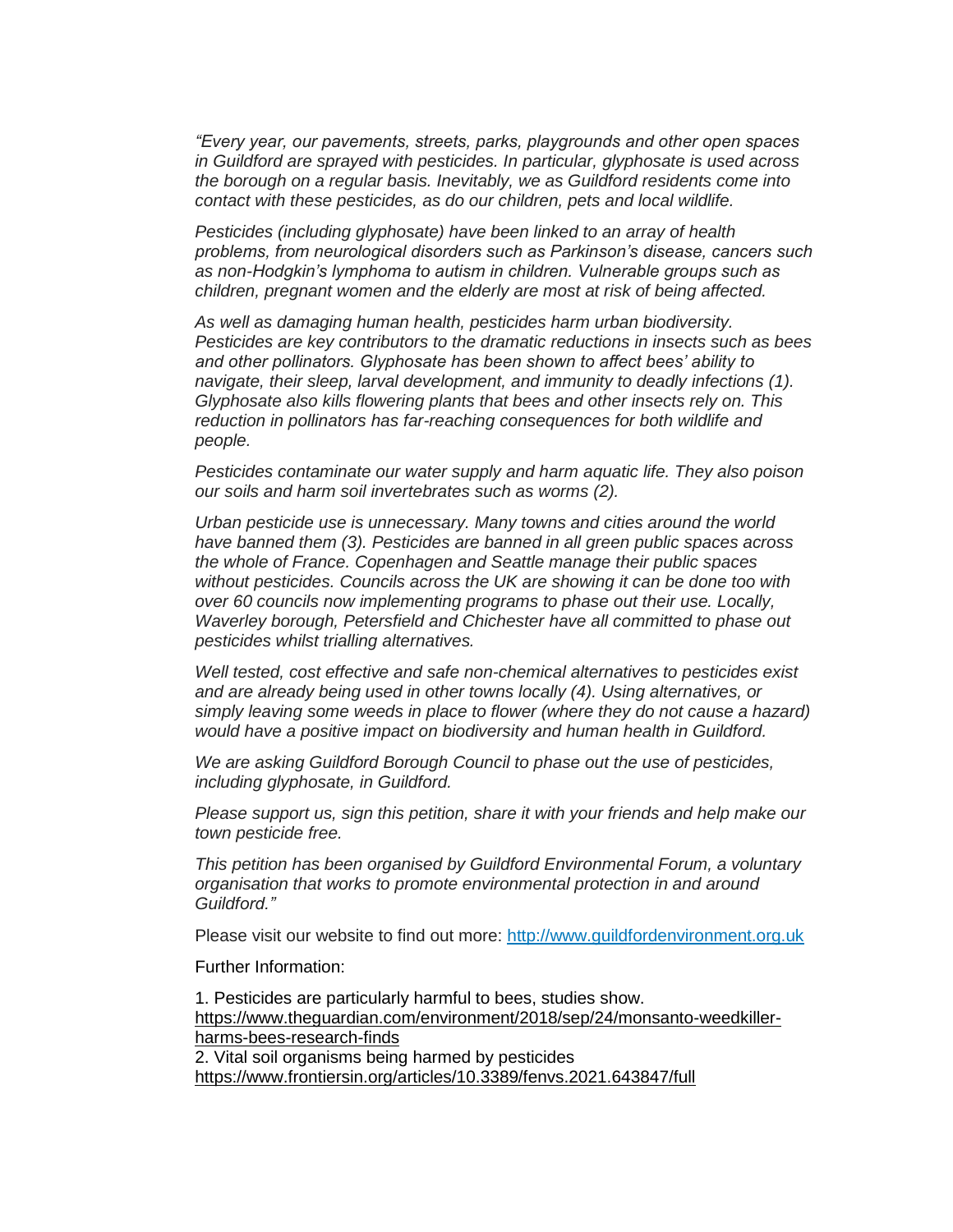3. Countries that have banned Glyphosate [https://www.baumhedlundlaw.com/toxic-tort-law/monsanto-roundup](https://www.baumhedlundlaw.com/toxic-tort-law/monsanto-roundup-lawsuit/where-is-glyphosate-banned-/)[lawsuit/where-is-glyphosate-banned-/](https://www.baumhedlundlaw.com/toxic-tort-law/monsanto-roundup-lawsuit/where-is-glyphosate-banned-/)

4. Alternative Weed control solutions <https://www.pan-uk.org/alternatives-to-herbicides-a-new-guide/> [\(Show truncated](http://hamilton.guildford.gov.uk:9070/mgEPetitionReview.aspx?id=46&TJ=1&SN=1&RPID=17947008&$LO$=1)  [justification text\)](http://hamilton.guildford.gov.uk:9070/mgEPetitionReview.aspx?id=46&TJ=1&SN=1&RPID=17947008&$LO$=1)

- 1.3 Under the terms of our adopted petition scheme, the Council is invited to consider and respond to the petition.
- 1.4 To assist councillors in understanding the issues, the Parks and Countryside Development Lead has provided, by way of background information in section 3 below, details of:
	- the Council's current policy and approach to the use of chemicals, including pesticides,
	- our current land management activities that use chemicals
	- Key areas where the Council is actively working to reduce pesticides and other chemicals
- 1.5 Section 4 below sets out details of the proposed actions that could be taken in 2022 towards a pesticide free Guildford, which forms the basis of a motion to be proposed formally by the Lead Councillor for Environment in response to the petition.

# **2. Strategic Priorities**

2.1 Formal consideration by the full Council of proposals contained in a petition is consistent with the Council's desire to be open and accountable to its residents and to deliver improvements and enable change across the Borough.

# **3. Background**

# **Current Policy and Approach**

- 3.1 As major landowners and custodians of large areas of public space we care deeply for the environment and ecology of the areas we manage with a view to protect these areas so that they can be enjoyed and used by current and future generations. We continue to reduce the use of fertiliser and chemicals as far as possible, and this mindset is embedded in our management approach.
- 3.2 Our approach is to reduce and phase out chemical use, including pesticides, wherever practical and achievable. Our activity recognises the ongoing development of new alternative methods to replace chemicals such as pesticides, fertilisers and cleaning agents, considering legal requirements and health and safety implications. Whilst it is our aim to phase out use of chemicals over time, we recognise at present it may not always be possible to eliminate their use altogether and that alternatives have an effectiveness and/or cost implication.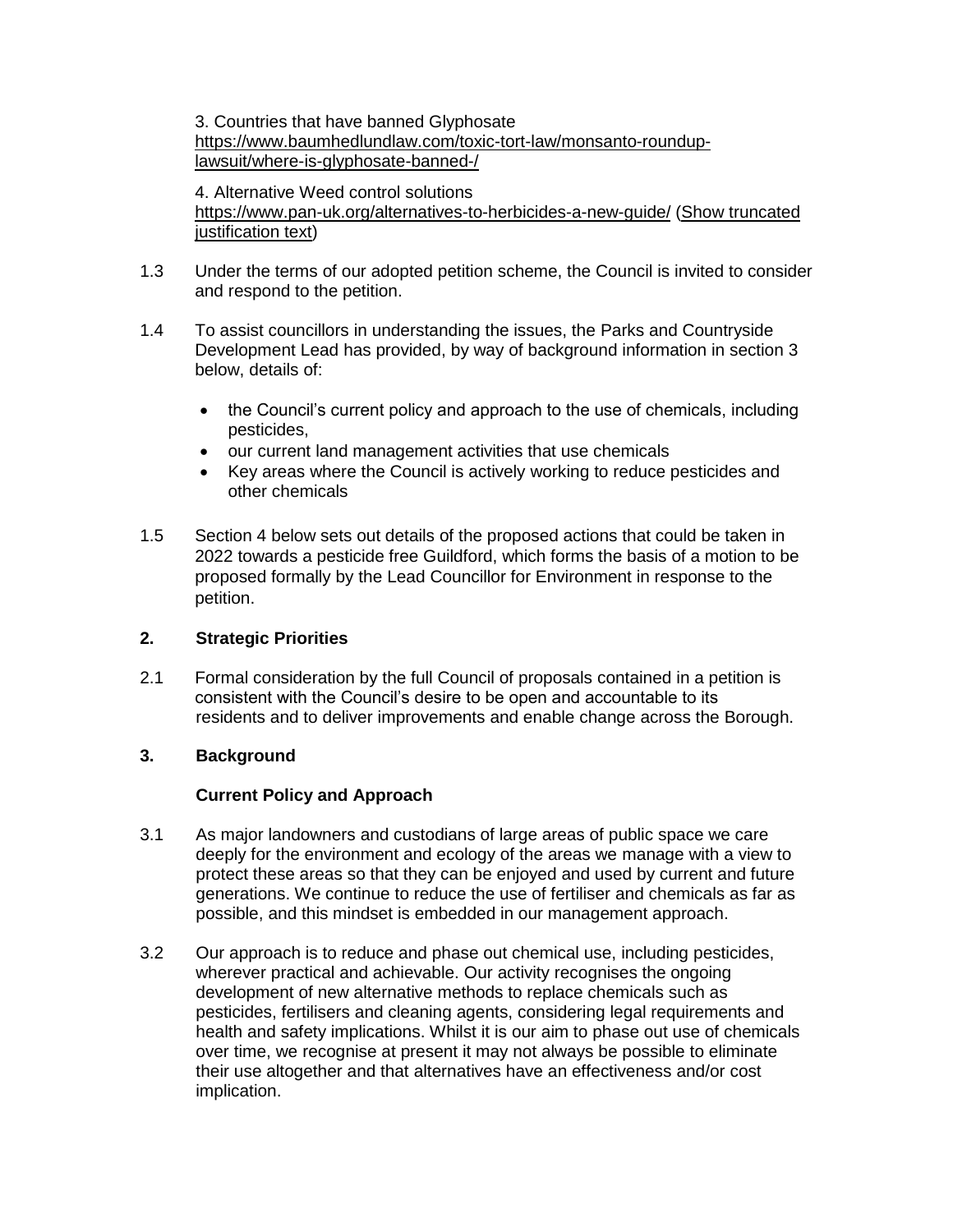- 3.3 As part of this management approach, we have operated a chemical minimisation policy for nearly a decade, and this was last updated in 2019 (see Appendix 1). The chemical policy covers the use of pesticides (herbicides, fungicides, insecticides) as well as other chemicals that could potentially cause harm.
- 3.4 The objectives for implementing the chemical minimisation policy can be summarised as follows:
	- Compliance with legislation
	- Protect the health of staff and public
	- Protect the environment (watercourses, pollinators, priority species)
	- Reduce unnecessary chemical use
	- Ensure safe use, application, and storage of chemicals
	- Reduce applications where possible
	- Fulfil expectation from the public
- 3.5 The policy recognises that a balance needs to be achieved between public expectation on site management, cost, and environmental impacts.
- 3.6 Where chemicals are purchased and used, they are considered based on current knowledge, as those that will have least effect on the health and environment and are appropriate for the task.
- 3.7 It should be recognised that there are several factors that require consideration:
	- Legal obligations (e.g., removal of trip hazards, reduction of health hazards, invasive species control)
	- Infrastructure maintenance and preventing deterioration
	- Decline of natural habitats due to lack of management
	- Provision of high-quality sports pitches
	- Other Environmental impacts (increase in site visits, storage of arisings, use of additional machinery and ground compaction, burning of arisings, water usage for hot foam applications, reduction of desired species when dealing mechanically with invasive species).
	- Each area of application will have a different solution, existing use of chemicals balances other constraints and limitations and often the use of chemicals is driven by public expectations of maintenance standards.
	- Cost/ resource implication in using alternative methods to reduce herbicide use and the Council uses a variety of methods the manage its land rather than single type approach.

# **Works areas for the management of Council-owned land**

3.8 Guildford Borough Council carries out its land management activities with best consideration for current best practice, including provision of quality sports pitches. This includes legal obligations under Occupiers Liability Act, conservation and species management, Stewardship Agreements and Green Flag standards.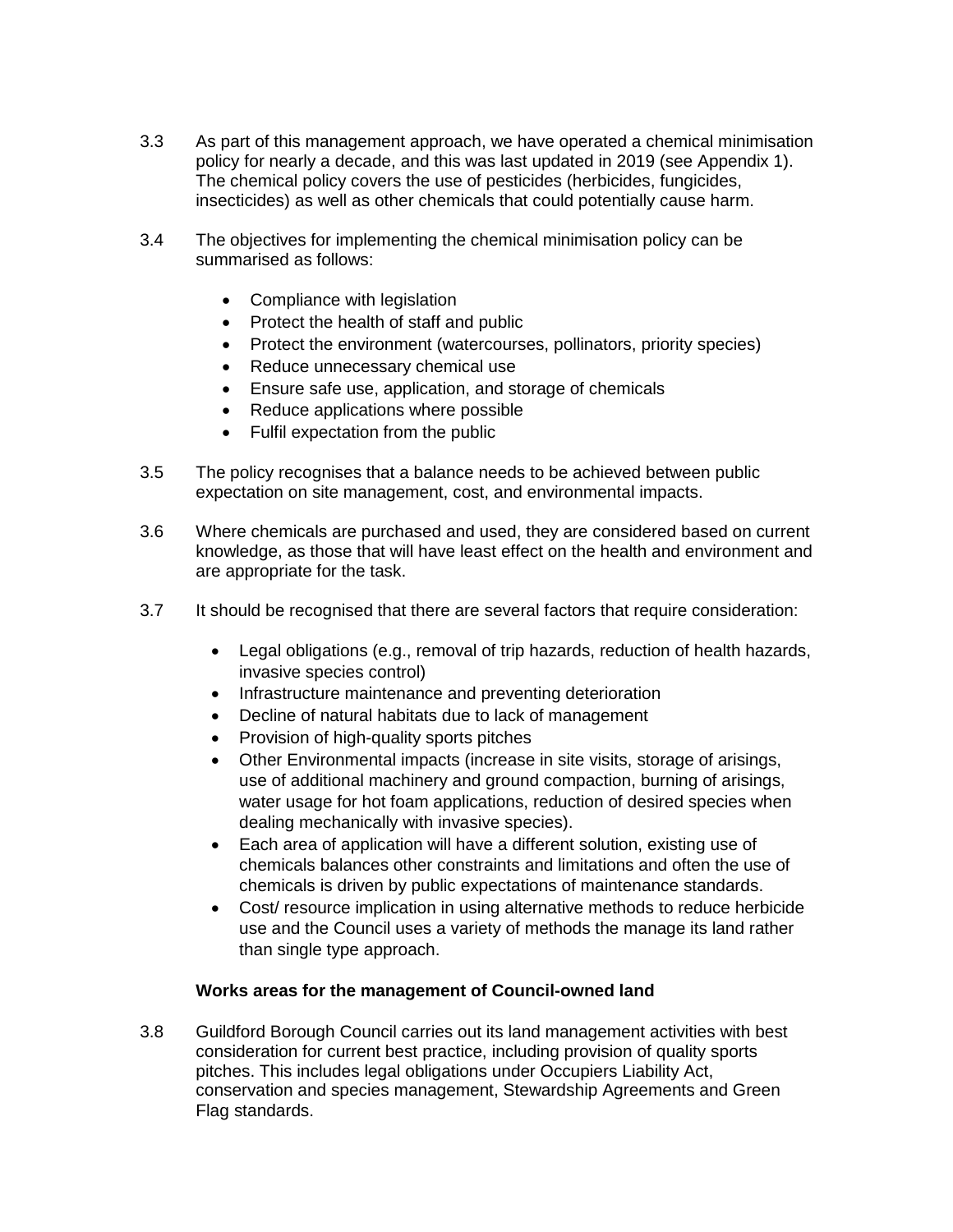3.9 Details of the Council's current land management activities that use chemicals are set out in Appendix 2 to this report.

#### **Key areas where the Council is actively working to reduce pesticides and other chemicals.**

3.10 The focus of our resources are those areas where we can achieve greatest environmental gain.

#### **Increasing the herbicide free areas on The Mount and Tyting Farm**

Guildford Borough Council manages the fields at Tyting Farm and The Mount in partnership with Butterfly Conservation to maintain rare butterfly habitat. This involves removal of developing scrub and controllable species whilst retaining the grassland flower sward, avoiding soil compaction, and preserving other developed habitats such as anthills. The aims can only be achieved by hand removal of species or targeted spot treatment with herbicide. Through the engagement of volunteers and, when budget allows contractors, we continue to increase the areas that are managed without any use of herbicides. Whilst we manage to recruit several volunteer parties annually and dedicate staff time to ragwort removal this is simply not enough to address the current volume within the available time window.

Please note that we have several other grassland sites (e.g., Pewley Downs, Shalford Common, Effingham Common, Merrow Downs) where we already achieve reduction of controllable species to a level where chemical control is not required. However, some areas remain vulnerable to outside seed sources depending on the land management by adjacent landowners and nutrient input from outside sources.

# **Oak Processionary Moth Control**

Oak Processionary Moth (OPM) is a legally controllable species that presents a hazard to human health. Guildford Borough Council has set up a risk-based management regime that involves removal of OPM nests by hand from infected oak trees. We have taken this approach to minimise the significant impact of pesticide use on non-target species. Focussing on nest removal on areas of high risk to human health does not achieve the national target to fully eradicate this species. The Forestry Commission continues their own programme of OPM control in the Borough, including Council Land, using pesticides and biological controls that impact on non-target species. Nest removal by hand is currently not considered appropriate to fulfil the legal requirement of Statutory Plant Health notices.

Guildford Borough Council is part of the OPM Innovation Group to enable research into alternative methods of control without using pesticides, that has significantly contributed to national guidance to enable changes in legislation.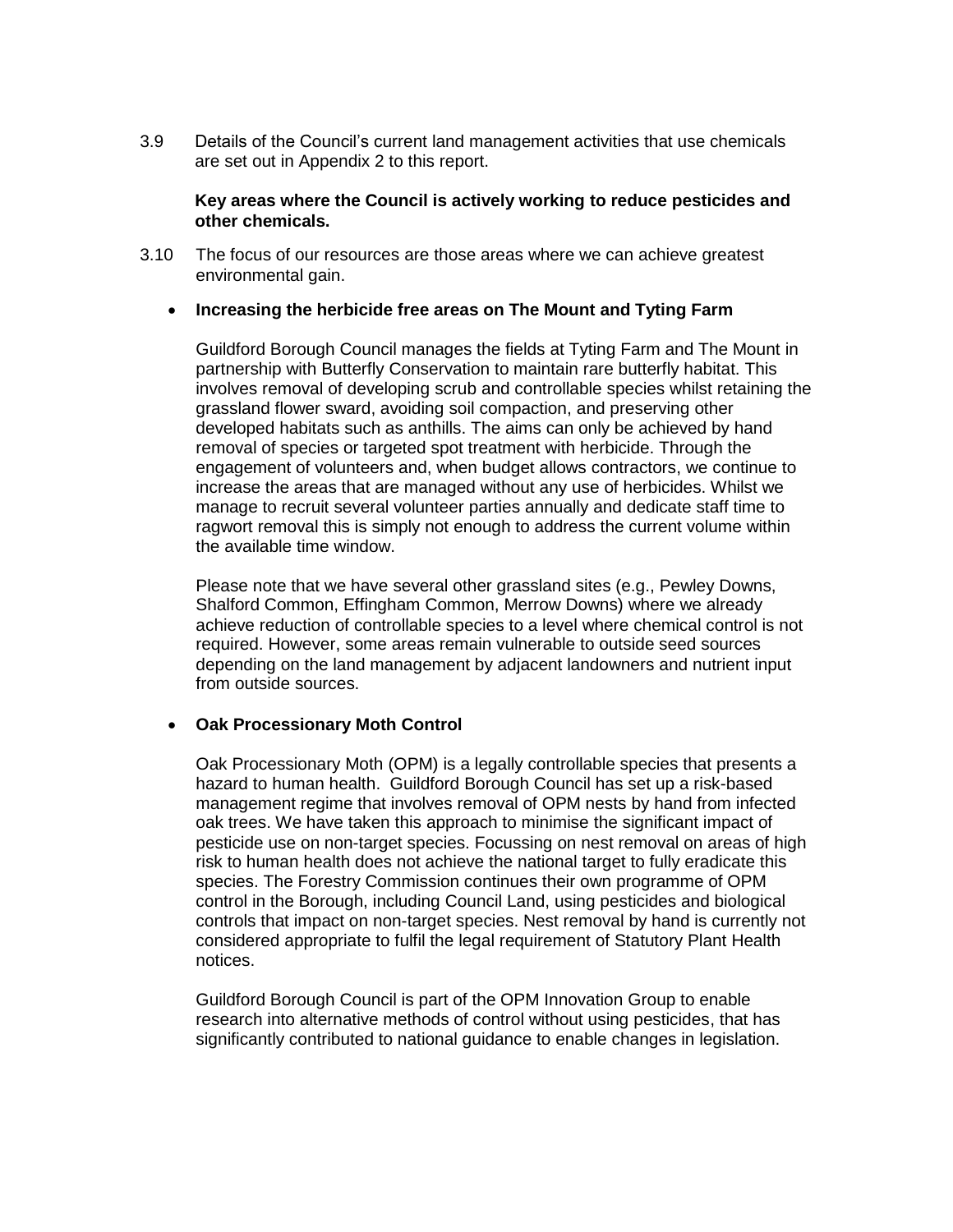#### **Playground areas**

Guildford Borough Council is implementing a new jet washing contract with the intention of jet washing play areas more frequently with the aim to stop using glyphosate in play areas. This includes removing edging stones in play areas where the safe fall surface meets the grass and will also stop the weeds growing between the edging stones and the safe fall surface and prevent shrinkage reducing the number of repairs required.

#### **Merrow Golf Course**

We are working in Partnership with Merrow Residents Association, Butterfly Conservation and Surrey Wildlife Trust to improve the conservation management of Merrow Golf Course which is a major part of Merrow Downs' chalk grassland habitat. This includes aiming to reduce use of fertilisers and chemicals in the management of the golf course.

# **Contract with Surrey County Council**

On behalf of Surrey County Council, we are contractually obliged and responsible for the application of Glyphosate along the borough's highway and footways. We currently contract this out to a company called Complete Weed Control. To ensure every effort is made to minimise the amount of chemical applied they use spraying units that are mounted on the front of a purpose-built vehicle with sensors to detect the presence of individual weeds and accurately apply the correct amount of herbicide. Complete Weed Control also apply glyphosate to invasive species on highway verges.

The agency agreement for footpath and kerbside treatment is due for renewal in April 2022. We are currently reviewing this agreement with Surrey and will seek to agree a joint management approach to explore the efficiency, effectiveness, and implications of alternative control methods with Surrey with the specific aim of reducing or eliminating Glyphosate use in highway applications.

#### **Exploration of alternative methods for weed control**

Guildford Borough Council is exploring alternative methods including inviting suppliers to carry out demonstrations of alternative methods on areas of land we control. For example, a demonstration at Stoke Park to electrocute weeds which is labour intensive and poses a fire risk. Whilst these methods have proven to be effective for small scale use in certain areas, continued improvements of technology are required (and are being made) to enable larger scale use. It should be recognised that new methods will require additional initial capital cost and an ongoing increase in revenue cost.

We currently use herbicides and pesticides in conjunction with cultural and mechanical methods to reduce the amount being used. We use the Nomix total droplet control system which reduces the amount of Glyphosate used by up to 70%. [https://www.nomixenviro.co.uk/index.php/products/what-is-total-droplet](https://www.nomixenviro.co.uk/index.php/products/what-is-total-droplet-control-tdc)[control-tdc.](https://www.nomixenviro.co.uk/index.php/products/what-is-total-droplet-control-tdc)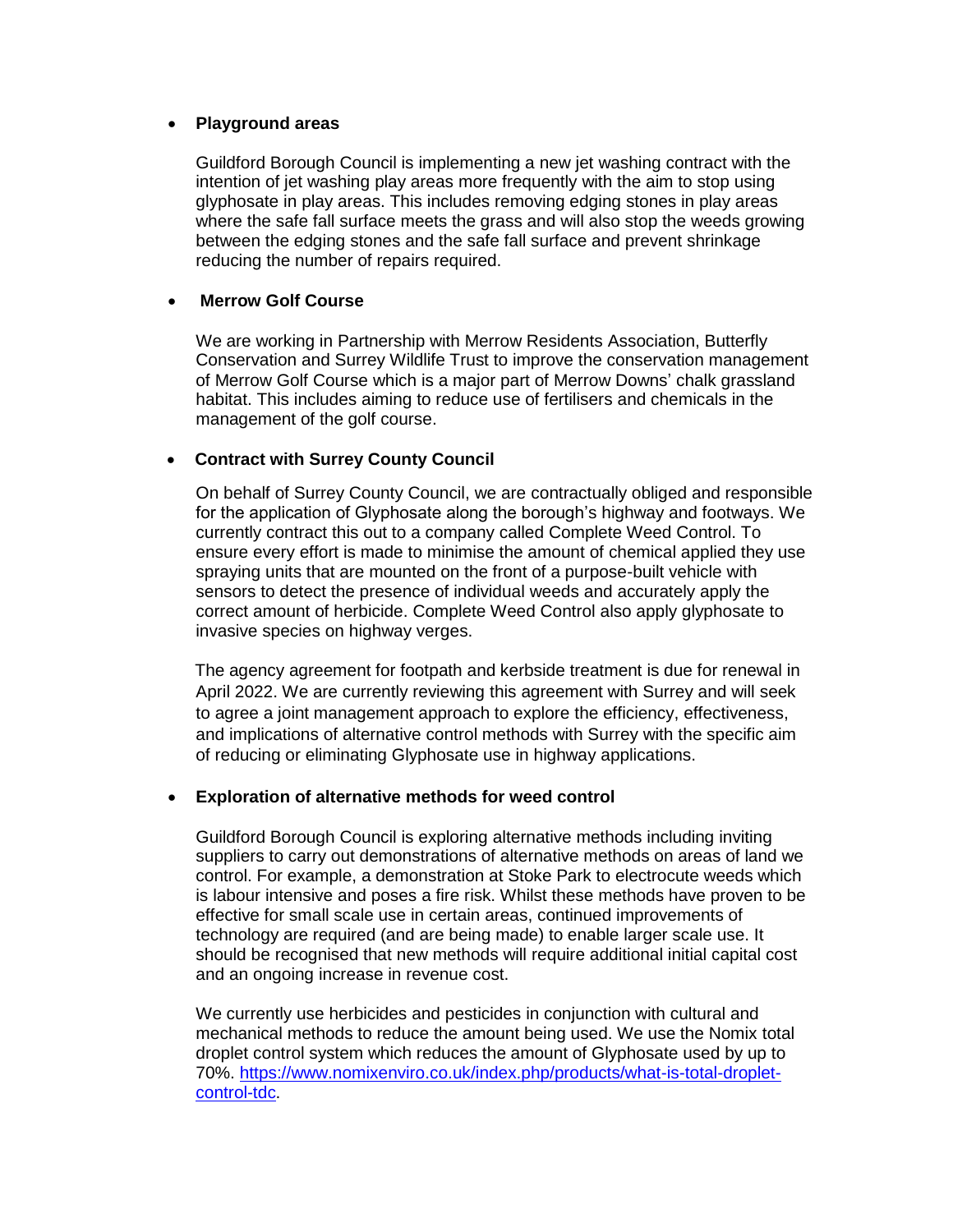Methods explored are electrocution, acidic vinegar, and hot foam. It is acknowledged that hot foam currently provides the most effective alternative, but there are significant issues to consider regarding the required high-water use and the logistics to provide the water supply. We anticipate new technologies and equipment will resolve some of these issues and will make this technology viable over time.

3.11 It will take time to explore all alternatives and understand the financial and operational implications. Please see appendices 3, 4, and 5 for further details on current use and alternative methods.

#### **4. Proposed actions in 2022 towards a pesticide free Guildford**

4.1 The Lead Councillor for Environment to propose the following motion in response to the petition:

*"This Council acknowledges the work that officers have already undertaken to minimise chemical use and to explore alternative methods of weed control. We also recognise that the current Chemical Minimisation Policy, whilst still relevant, needs review.* 

*The Council aims to stop using chemicals and believes that the approach to be taken should be to phase out their use as quickly as is practicable, recognising that at present it may not always be possible to eliminate their use altogether.* 

*The Council feels that a detailed chemical action plan should be developed that includes continued commitment to:*

- *• existing chemical reduction actions*
- *• exploring alternatives*
- *• communication*
- *• educating site users and managing expectations*
- *• working with partners to facilitate alternative approaches*

*To that end, the Council therefore* 

*RESOLVES: That the Executive be requested to urgently consider and approve the proposed chemical reduction measures in 2022 set out in Appendix 6 to this report."*

# **5. The Council's Petition Scheme**

- 5.1 The Council's adopted petition scheme provides that where a petition contains more than 500 signatures, it will be referred to full Council for debate. The Council will decide how to respond to the petition at the meeting.
- 5.2 The petition scheme states that our response will depend on what a petition asks for, but may include one or more of the following: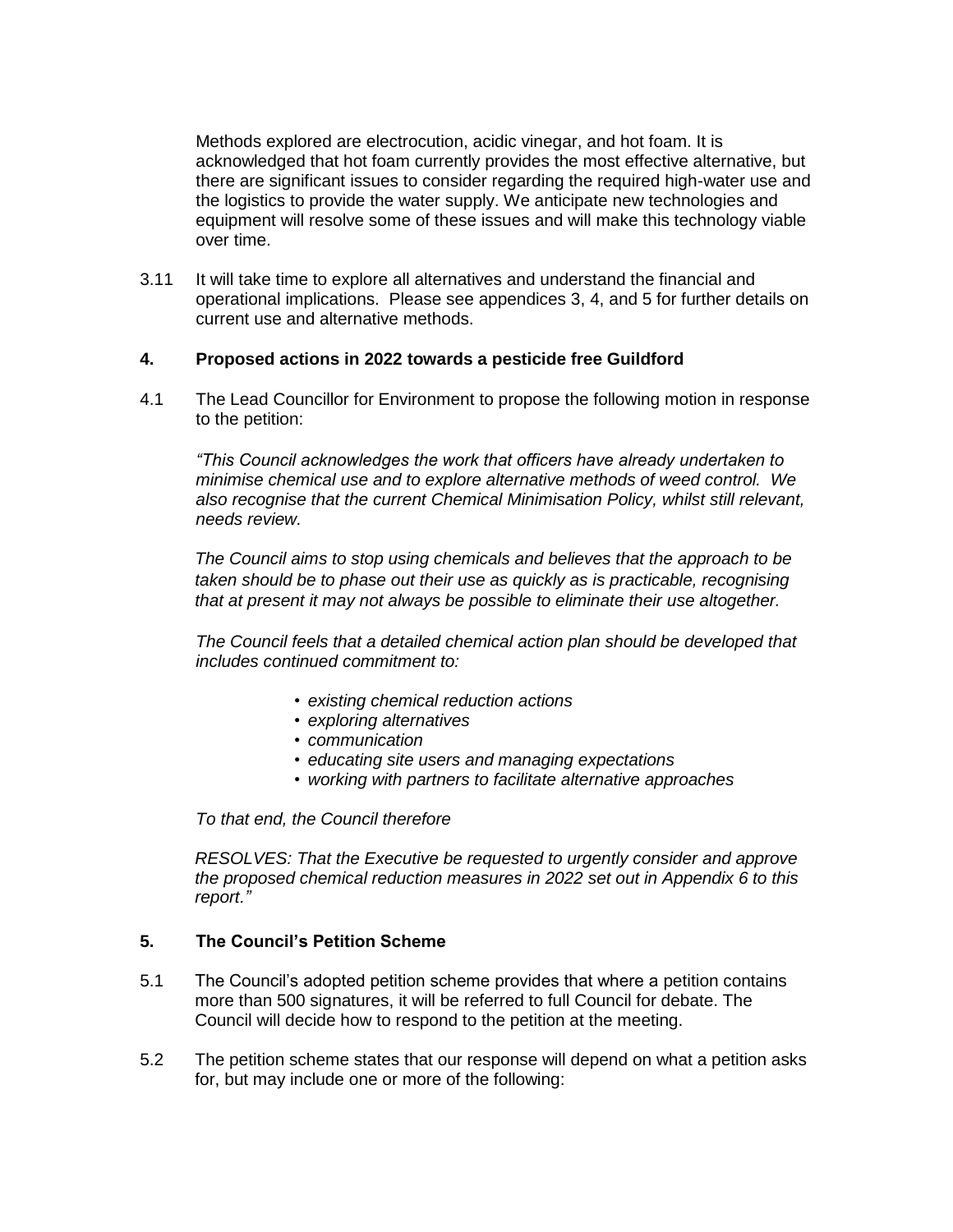- $\triangleright$  taking the action requested in the petition
- $\triangleright$  considering the petition at a meeting of the Council or Executive
- $\triangleright$  holding an inquiry into the matter
- $\triangleright$  holding a public meeting
- $\triangleright$  holding a meeting with petitioners or the petition organiser
- $\triangleright$  undertaking research into the matter
- $\triangleright$  writing to the petition organiser setting out the Council's views about the request in the petition
- $\triangleright$  referring the petition to the Council's Overview and Scrutiny Committee for consideration

#### Procedure for dealing with the petition at the meeting

- 5.3 Under the Council's petition scheme, the petition organiser, or a person appointed on their behalf, is entitled to a period of up to five minutes to speak to the subject matter of the petition at the meeting. Councillors will have an opportunity to ask questions of the petition organiser (or their spokesperson) before the formal debate on the petition.
- 5.4 In accordance with the rules of debate in Council Procedure Rule 15 (a), at the start of the debate, a motion as to how the Council should respond to the petition shall be moved formally and seconded in the usual way. The Petition Scheme requires the motion to respond explicitly to the request in the petition. The motion to be proposed by the Lead Councillor for Environment is set out in paragraph 4.1 above.
- 5.5 As with any such motion, it may be subject to amendment. If any councillor wishes to propose an amendment, they should inform the Democratic Services and Elections Manager as soon as possible. Details of any amendments received will be circulated to all councillors and to the petition organiser and will be included on the Order Paper.
- 5.6 After the debate and before a final decision or vote is taken on the Council's response to the petition (as set out in the motion – amended or otherwise), the petition organiser will be granted a right of reply for a further period of up to five minutes.
- 5.7 Councillors' comments during the debate shall not exceed five minutes in length, although the proposer of the motion will have up to ten minutes.

#### **6. Financial Implications**

6.1 At this stage, there are no direct financial implications arising from this report. However, subject to the Council's response to the petition, councillors will be advised as to any financial implications.

# **7. Legal Implications**

7.1 If the action proposed in a motion responding to a petition is an action requiring the exercise of an executive function, it would normally require the matter to be